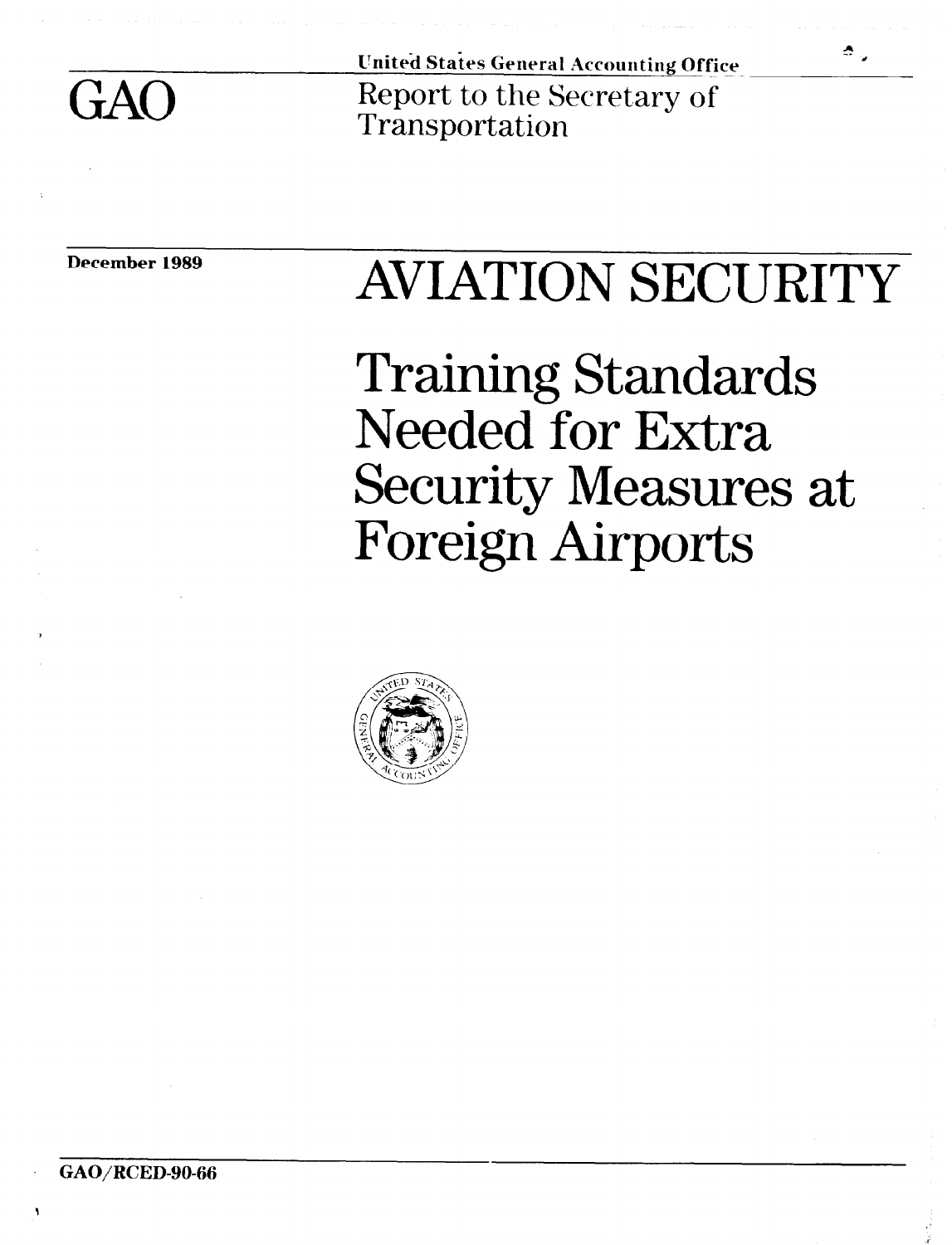|                  | <b>United States</b><br><b>General Accounting Office</b><br>Washington, D.C. 20548                                                                                                                                                                                                                                                                                                                                                                                                                                                                                                                                                                                                                                                                                                                                                                                                                                                                                                                                                                                         |
|------------------|----------------------------------------------------------------------------------------------------------------------------------------------------------------------------------------------------------------------------------------------------------------------------------------------------------------------------------------------------------------------------------------------------------------------------------------------------------------------------------------------------------------------------------------------------------------------------------------------------------------------------------------------------------------------------------------------------------------------------------------------------------------------------------------------------------------------------------------------------------------------------------------------------------------------------------------------------------------------------------------------------------------------------------------------------------------------------|
|                  | Resources, Community, and<br><b>Economic Development Division</b>                                                                                                                                                                                                                                                                                                                                                                                                                                                                                                                                                                                                                                                                                                                                                                                                                                                                                                                                                                                                          |
|                  | B-226652                                                                                                                                                                                                                                                                                                                                                                                                                                                                                                                                                                                                                                                                                                                                                                                                                                                                                                                                                                                                                                                                   |
|                  | December 15, 1989                                                                                                                                                                                                                                                                                                                                                                                                                                                                                                                                                                                                                                                                                                                                                                                                                                                                                                                                                                                                                                                          |
|                  | The Honorable Samuel K. Skinner<br>The Secretary of Transportation                                                                                                                                                                                                                                                                                                                                                                                                                                                                                                                                                                                                                                                                                                                                                                                                                                                                                                                                                                                                         |
|                  | Dear Mr. Secretary:                                                                                                                                                                                                                                                                                                                                                                                                                                                                                                                                                                                                                                                                                                                                                                                                                                                                                                                                                                                                                                                        |
|                  | This report provides information on our analysis of changes the Federal<br>Aviation Administration (FAA) made to the Air Carrier Standard Secur-<br>ity Program following the loss of Pan Am Flight 103 over Lockerbie,<br>Scotland, on December 21, 1988 (see app. I). We testified on this issue on<br>September 27, 1989, during an executive session of hearings held before<br>the Government Activities and Transportation Subcommittee, House<br>Committee on Government Operations. We conducted our analysis at the<br>Subcommittee's request.                                                                                                                                                                                                                                                                                                                                                                                                                                                                                                                    |
| Results in Brief | Despite additional security measures imposed following the loss of Pan<br>Am Flight 103, FAA cannot be assured that currently required proce-<br>dures are being properly carried out by airlines at designated high-risk<br>foreign airports. FAA's investigation of Pan Am Flight 103 and subse-<br>quent FAA airline security inspections found deficiencies in the way air-<br>line security personnel were carrying out extra security measures. We<br>believe these deficiencies occurred largely because FAA has not estab-<br>lished in its security program minimum training requirements and stan-<br>dards for extra security measures required at high-risk overseas<br>airports. These standards are necessary to ensure that airline personnel<br>at these airports are sufficiently trained to carry out required security<br>measures. Training standards need to include minimum instruction<br>times and cover topics such as profile application and questioning tech-<br>niques, and detection of plastic explosives and other sophisticated<br>bombs. |
|                  | Moreover, FAA did not routinely evaluate formal airline security training<br>at these airports. However, in concurrence with recommendations we<br>made in an earlier report, FAA has begun examining the training and<br>testing of host government security personnel who screen passengers<br>and baggage at high-risk airports. We believe FAA needs to do the same<br>for U.S. airline security personnel charged with carrying out extra<br>security procedures at these airports. Greater FAA scrutiny of training<br>can help ensure that airline security personnel at high-risk overseas air-<br>ports are adequately trained to carry out the required procedures.                                                                                                                                                                                                                                                                                                                                                                                              |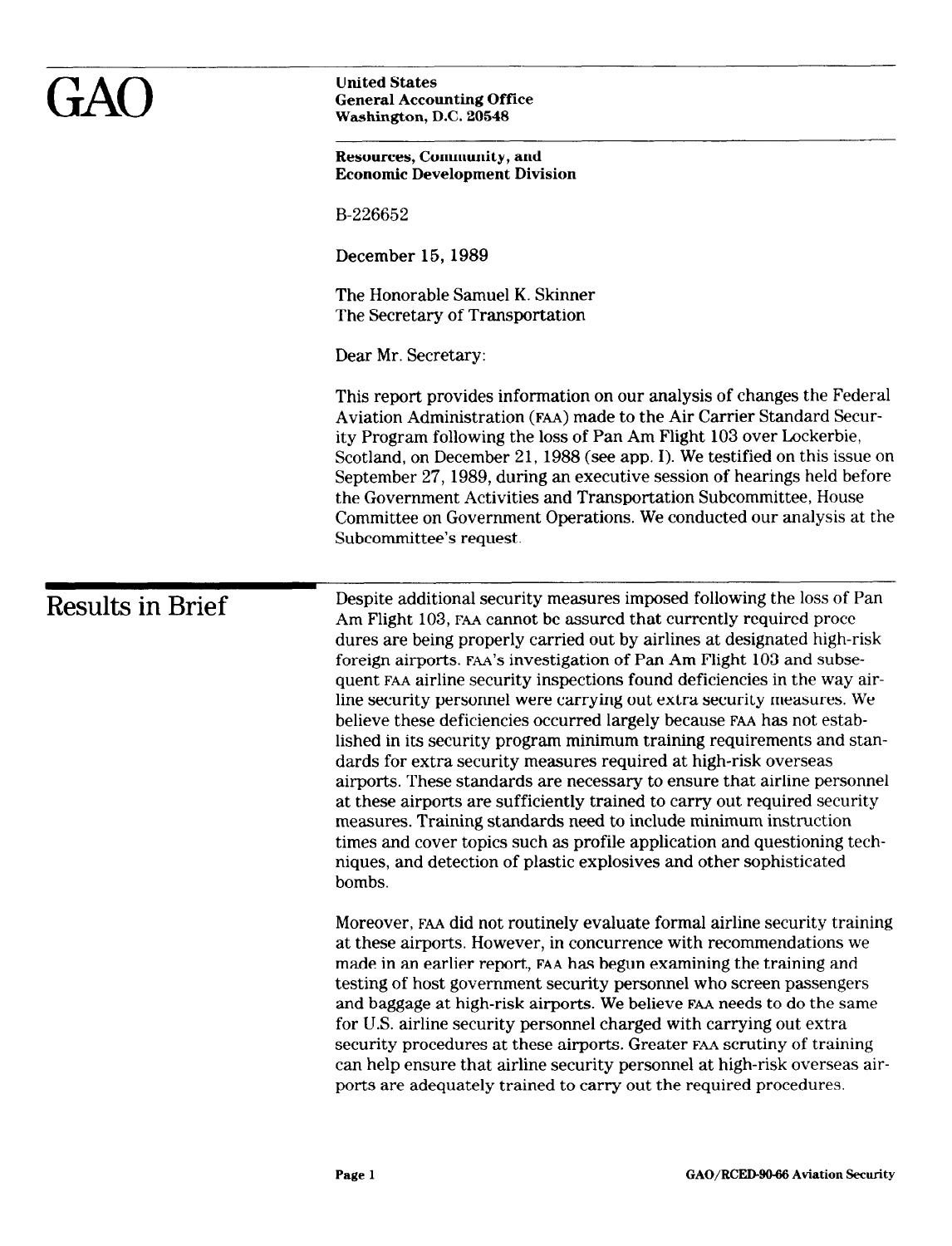| Recommendations | Therefore, consistent with the conclusions we reached, we recommend<br>that you direct the Administrator, FAA, to                                                                                                                                                                                                                                                                                                                                                                                                                                                                                                                                           |  |
|-----------------|-------------------------------------------------------------------------------------------------------------------------------------------------------------------------------------------------------------------------------------------------------------------------------------------------------------------------------------------------------------------------------------------------------------------------------------------------------------------------------------------------------------------------------------------------------------------------------------------------------------------------------------------------------------|--|
|                 | develop and include in the security program a comprehensive set of<br>training requirements and standards tailored to the extra screening $US$ .<br>carriers are required to conduct at high-risk foreign airports, and<br>require that FAA airline security inspections include procedures for eval-<br>uations of formal U.S. airline training of security personnel at high-risk<br>airports.                                                                                                                                                                                                                                                            |  |
|                 | Because portions of material we presented in our earlier testimony were<br>considered sensitive by FAA, we requested FAA's Office of Civil Aviation<br>Security to review those segments and suggest appropriate changes for<br>public disclosure. We have incorporated these changes into material con-<br>tained in appendix I. Our analysis was based on a review of the Air Car-<br>rier Standard Security Program in effect before and after the Pan Am<br>Flight 103 incident, interviews with FAA program officials on changes<br>made to the program, and examination of recent FAA security inspections<br>at selected airports in Western Europe. |  |
|                 | As you know, the head of a federal agency is required by 31 U.S.C. 720<br>to submit a written statement on actions taken on our recommendations<br>to the Senate Committee on Governmental Affairs and the House Com-<br>mittee on Governmental Operations not later than 60 days after the date<br>of this letter and to the House and Senate Committees on Appropriations<br>with the agency's first request for appropriations made more than $60$<br>days after the date of this letter.                                                                                                                                                                |  |
|                 | If you have further questions or would like to discuss these matters in<br>more detail, please contact Kenneth M. Mead, Director, Transportation<br>Issues, at (202) 275-1000.                                                                                                                                                                                                                                                                                                                                                                                                                                                                              |  |
|                 | Major contributors to this report are listed in appendix II.                                                                                                                                                                                                                                                                                                                                                                                                                                                                                                                                                                                                |  |
|                 | Sincerely yours,                                                                                                                                                                                                                                                                                                                                                                                                                                                                                                                                                                                                                                            |  |
|                 | J. Dexter Peach                                                                                                                                                                                                                                                                                                                                                                                                                                                                                                                                                                                                                                             |  |

Assistant Comptroller General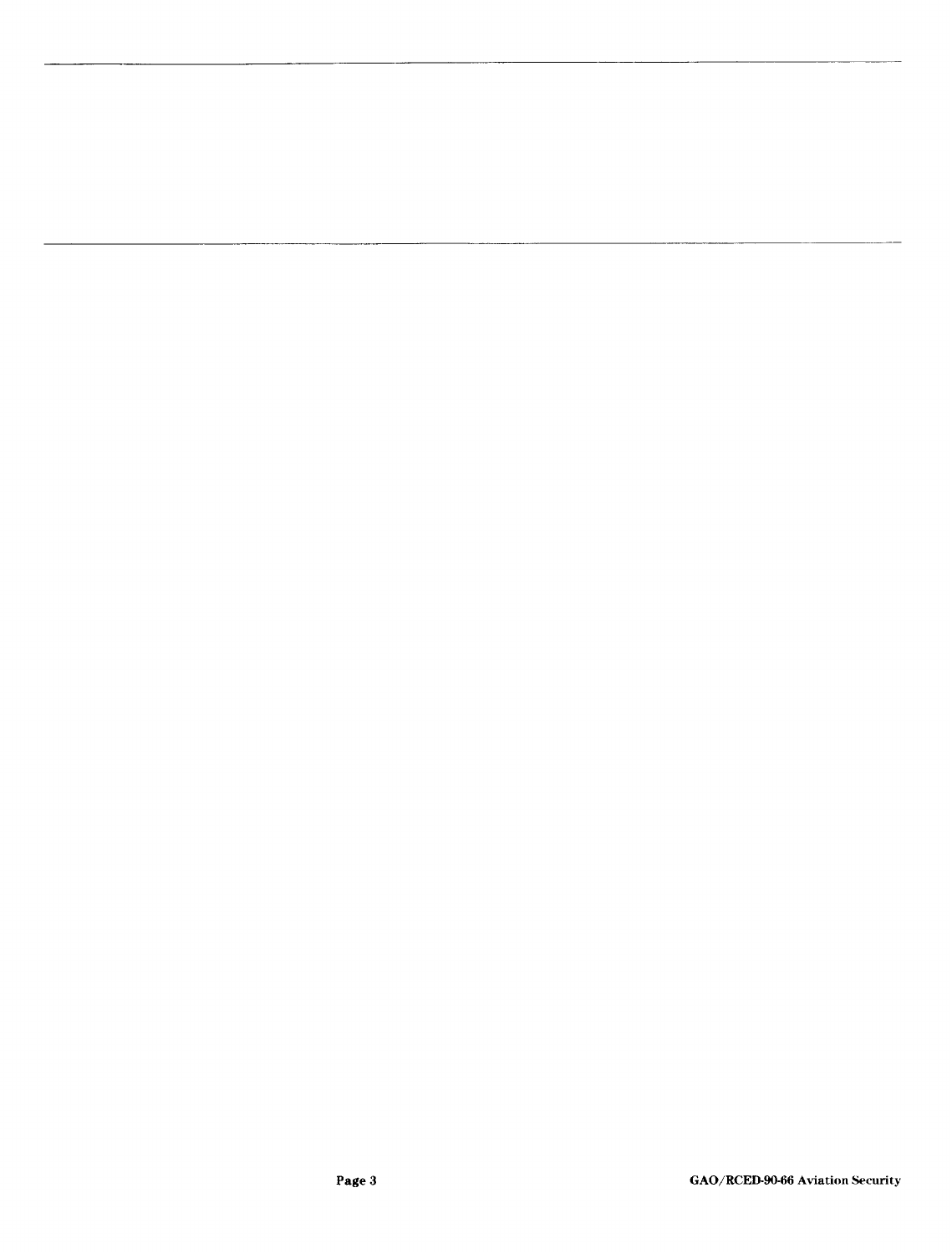### **Contents**

| Letter                                                                                               |                                                                                                 |        |
|------------------------------------------------------------------------------------------------------|-------------------------------------------------------------------------------------------------|--------|
| Appendix I<br><b>Changes to Airline</b><br><b>Security Practices</b><br>After Pan Am<br>Flight $103$ | Background<br>Better Training Requirements and Standards Needed for<br><b>Overseas Airports</b> | 6<br>6 |
| Appendix II<br>Major Contributors to<br>This Report                                                  |                                                                                                 | 11     |

#### Abbreviations

FAA Federal Aviation Administration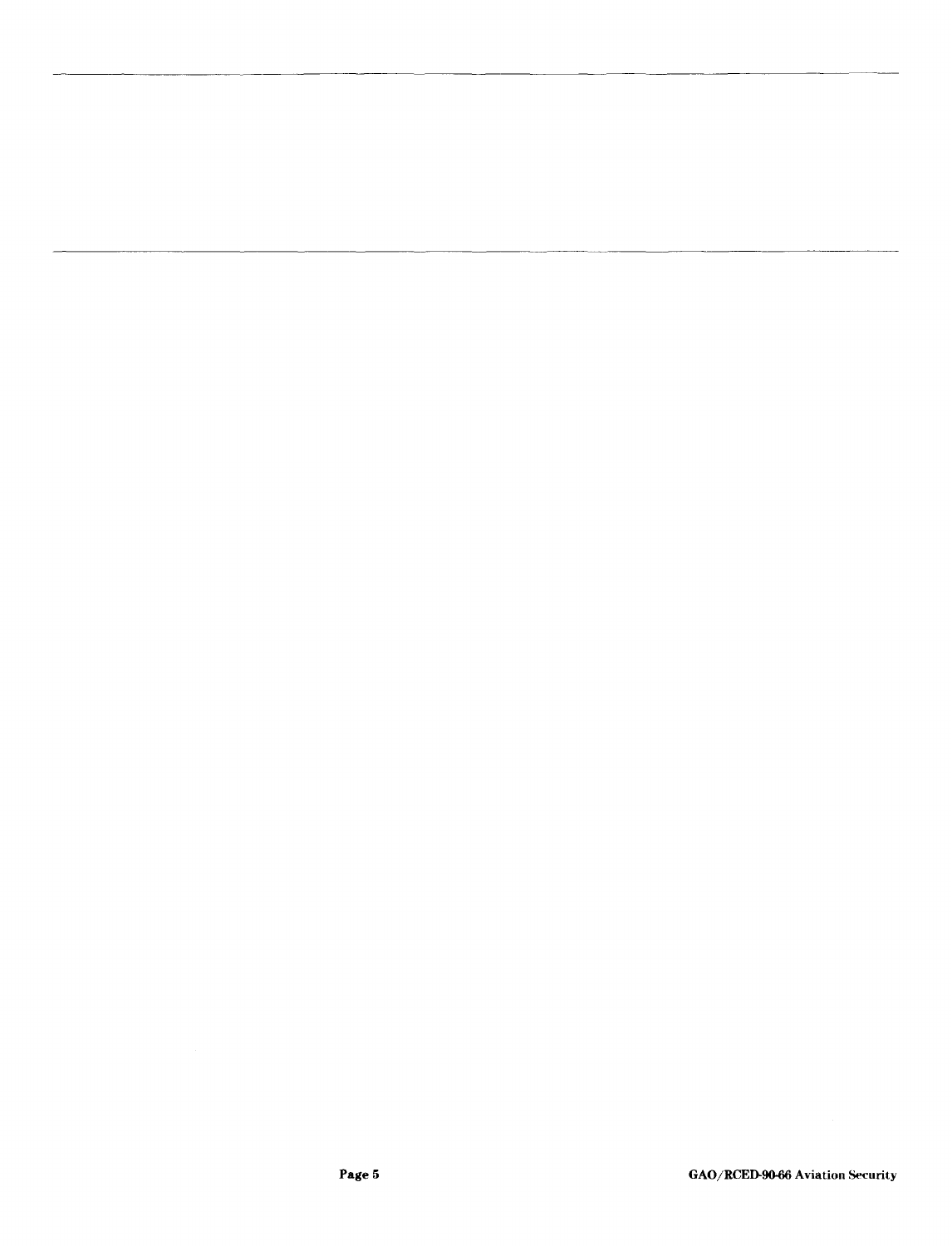## Changes to Airline Security Practices After Pan Am Flight 103

Following the tragic loss of Pan Am Flight 103 over Lockerbie, Scotland, on December 21, 1988, the Federal Aviation Administration (FAA) made changes to airline security practices. It instituted additional security measures at certain high-risk airports in Western Europe and the Middle East. These new measures required airlines to undertake additional procedures in screening and controlling checked and carry-on baggage, cargo, and battery-operated or electronic devices.

We analyzed the changes made to the Air Carrier Standard Security Program, a program approved by FAA and adopted by U.S. airlines. This program delineates aviation security measures to be followed by the airlines at domestic and international airports. Our observations are based on a review of the security program in effect before and after the Pan Am Flight 103 incident, discussions with FAA program officials on changes made to the program, and recent FAA security inspections at selected airports in Western Europe.

Overall, we found that, despite additional security measures imposed following the loss of Pan Am Flight 103, FAA cannot be assured that currently required procedures are being properly carried out by airlines at designated high-risk foreign airports. The results of FAA'S recently completed investigation of Pan Am Flight 103 found clear deficiencies in carrying out security procedures, which, in our opinion, may be the result of breakdowns in the training of airline security personnel who screen passengers and baggage. Other FAA airline security inspections show that similar security deficiencies in screening continue. We believe these deficiencies occurred largely because FAA has not established minimum training requirements and standards for extra security measures required at high-risk overseas airports. These standards are necessary to ensure that airline security personnel at these airports are sufficiently trained to carry out required security measures. Additionally, FAA has not evaluated the adequacy of training that airlines do provide to security personnel.

Background The Air Carrier Standard Security Program identifies requirements for airline security at all domestic U.S. airports, and stipulates additional security procedures that U.S. airlines must follow at high-risk foreign airports. Responsibility for security at these high-risk airports is shared between the host government and the airlines. Because the host government is responsible for overall security at these airports, it typically conducts initial screening of passengers and baggage for all carriers. However, to bolster the overall security for U.S. airline passengers, FAA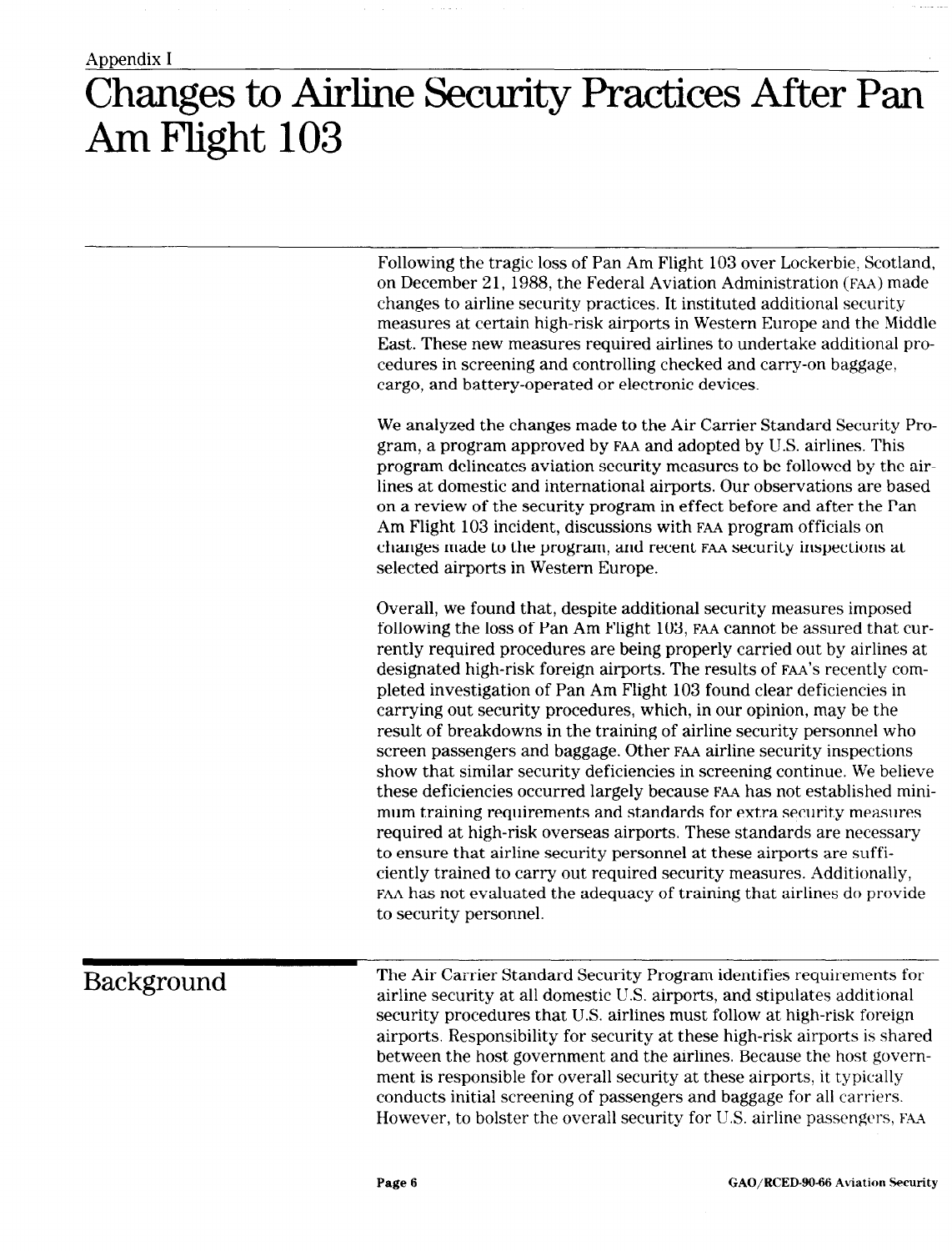Appendix I Changes to Airline Security Practices After pan Am Flight 103

|                                                                                                | augments host country security at high-risk airports by requiring U.S.<br>airlines to provide additional screening of persons and carry-on luggage.<br>In carrying out its responsibilities, FAA conducts periodic security<br>inspections of the host government's and airline's security at high-risk<br>foreign airports.<br>In December 1988, following the loss of Pan Am Flight 103, FAA man-<br>dated that airlines apply new security measures at high-risk foreign air-<br>ports. Specifically:                                                                                                                                                                                                                                                                                                                                                                                                                                                                                        |
|------------------------------------------------------------------------------------------------|-------------------------------------------------------------------------------------------------------------------------------------------------------------------------------------------------------------------------------------------------------------------------------------------------------------------------------------------------------------------------------------------------------------------------------------------------------------------------------------------------------------------------------------------------------------------------------------------------------------------------------------------------------------------------------------------------------------------------------------------------------------------------------------------------------------------------------------------------------------------------------------------------------------------------------------------------------------------------------------------------|
| $\bullet$<br>$\bullet$<br>$\bullet$                                                            | Airlines must now x-ray or physically search all checked baggage.<br>Passengers may not have access to checked baggage following security<br>searches.<br>Airlines must take additional measures to preclude unauthorized access<br>to baggage from check-in to loading on board the aircraft.<br>Passengers who meet certain FAA criteria must undergo additional<br>screening, and their checked baggage must be physically searched.<br>Small packages and parcels that are shipped through passenger ticket<br>counters must be x-rayed or physically examined prior to shipment.<br>In July 1989, FAA ordered the airlines to take additional security meas-<br>ures to screen battery-operated or electronic devices of passengers. FAA<br>required these measures to counter the threat of terrorists' use of bat-<br>tery-operated or electronic articles as explosives. Such an explosive<br>device hidden in a radio-cassette player was used in the bombing of Pan<br>Am Flight 103. |
| <b>Better Training</b><br>Requirements and<br><b>Standards Needed for</b><br>Overseas Airports | While the new security measures FAA has imposed are a step in the right<br>direction, their effective implementation depends on adequate guidance<br>and training. FAA stipulates training guidance and standards for airline<br>screening at domestic airports but has not developed training require-<br>ments for extra security measures required at high-risk foreign airports.<br>The results of FAA's recently completed Pan Am Flight 103 investigation<br>and other recent FAA airline inspections disclosed security deficiencies<br>we believe to be attributable to inadequate training standards and<br>programs.                                                                                                                                                                                                                                                                                                                                                                  |

-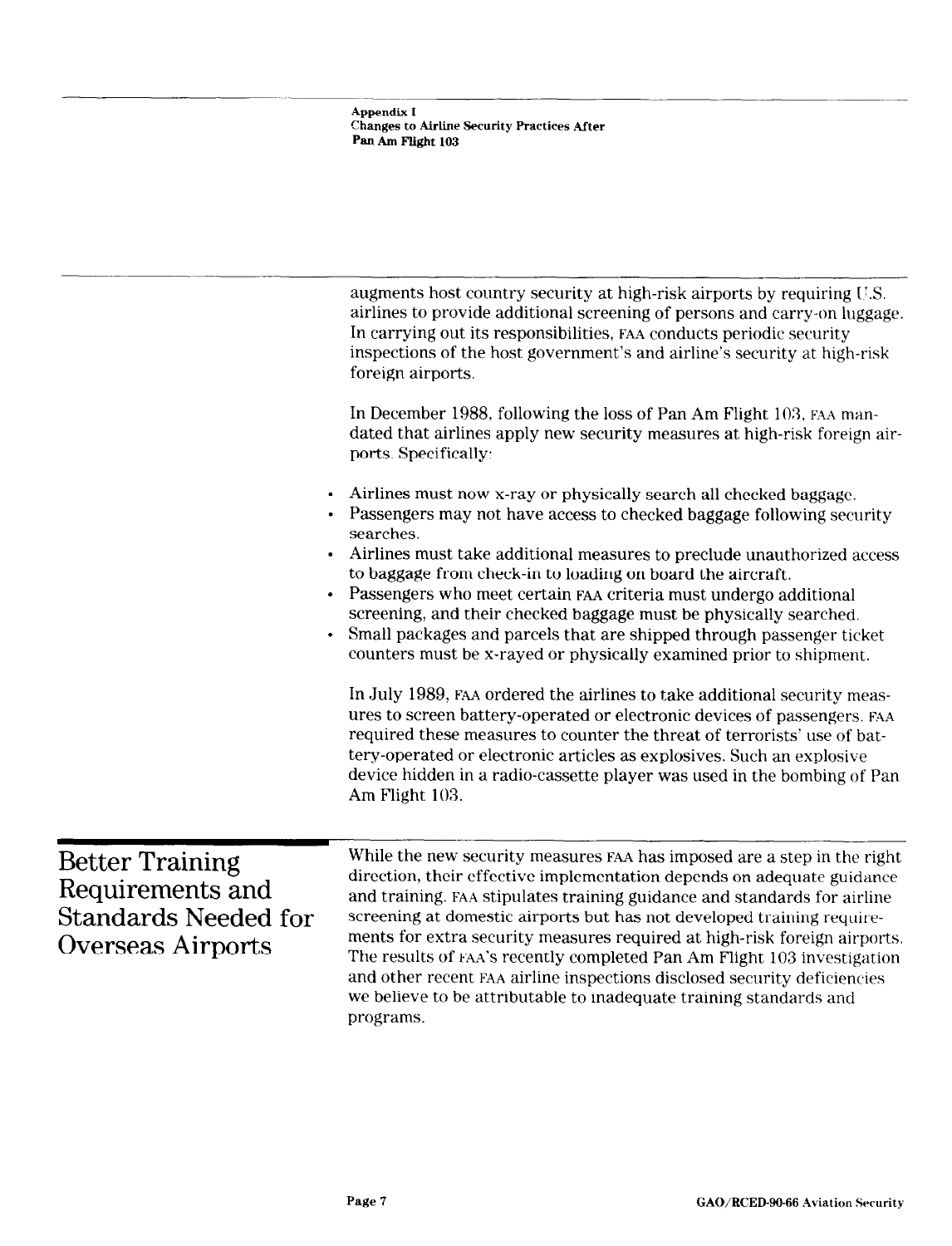Appendix I Changes to Airline Security Practices After Pan Am Flight 103 FAA Has Not Established Security Training Standards for Overseas Airports For domestic airports, the security program identifies core requirements and guidelines for the initial, recurrent, and on-the-job training of airline screening personnel. Basic program curricula include (1) providing forma1 training on basic screening techniques, and (2) testing screening personnel on their ability to detect a series of FAA test objects. However, FAA has not identified similar training requirements and standards for the extra security measures required at high-risk foreign airports. FAA believes that such training requirements and standards are unnecessary for two reasons. First, initial screening is normally conducted by the host government. Second, FAA believes the current security program sufficiently identifies guidance for additional screening procedures. With respect to the host government's initial screening, we found, in our 1988 work on FAA's assessments of foreign airport security,' that it is difficult for FAA to assess host government screening. This is because FAA inspectors do not test the operational effectiveness of the host government's security systems nor observe and evaluate the security tests made by host country officials. FAA agreed with our findings and, subject to host government approval, will examine host governments' procedures for testing equipment and personnel, review the records of past tests, and observe the training of security personnel. According to the Manager of FAA's Civil Aviation Security Division, revisions are being made to the format of FAA'S assessment report to allow inspectors to report their observations of host governments' screening training on the 1990 assessments. FAA Does Little Evaluation of Airline Security Training In the absence of specific training requirements and standards, the airlines have developed their own training programs for screening at designated high-risk foreign airports. FAA, however, does not routinely evaluate formal airline security training at these airports. FAA's Pan Am Flight 103 investigation suggests that security deficiencies found could be related to airline training problems. For example, the investigation found that Pan Am security personnel failed to screen 3 1 passengers at Heathrow Airport in London to determine whether they should have received additional screening. At Frankfurt Airport in West Germany, five passengers were identified for additional screening but were not referred to security personnel for additional screening.

<sup>1</sup> Aviation Security: FAA's Assessments of Foreign Airports (GAO/RCED-89-45. Dec. 7, 1988).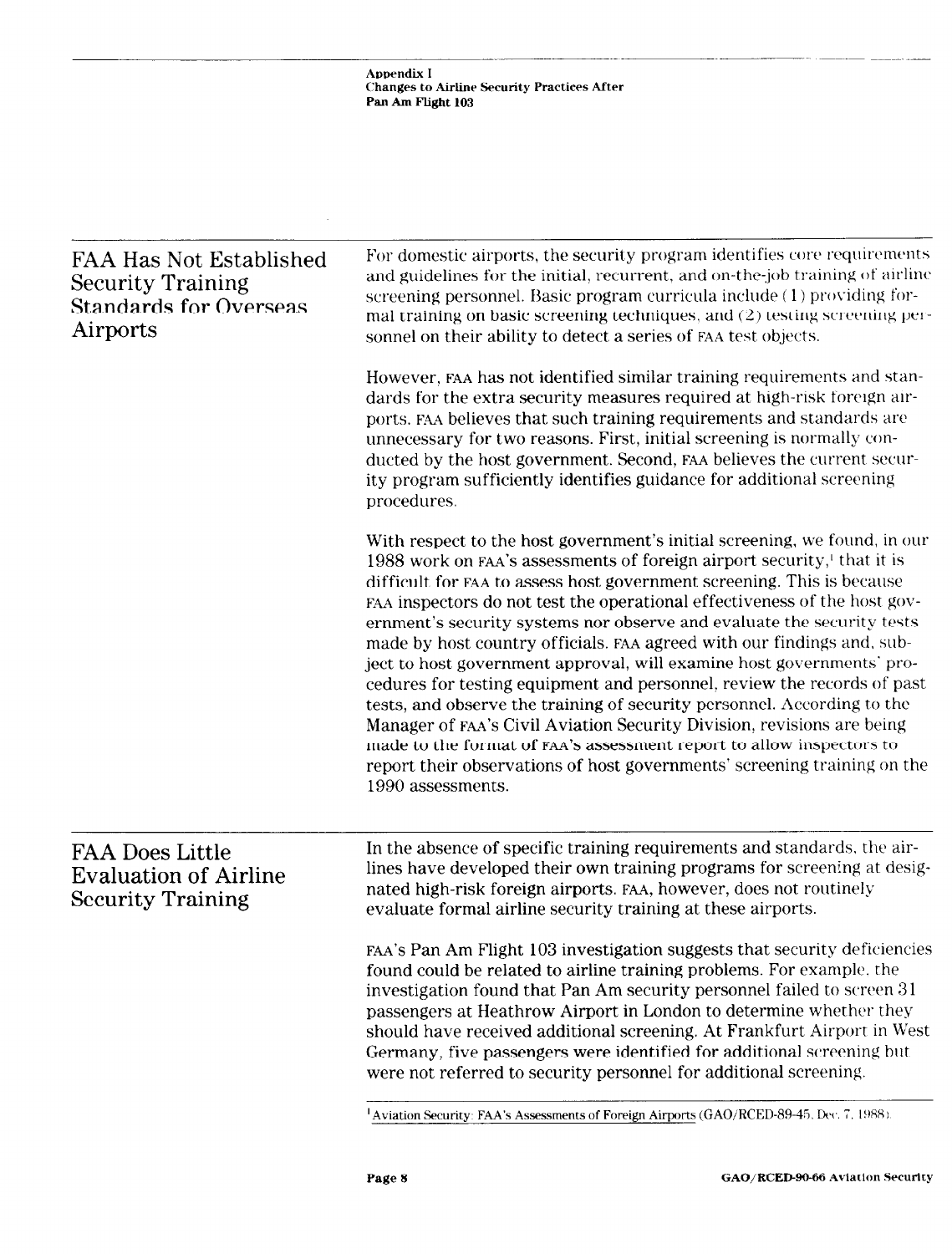**Appendix I Changes to Airline Security Practices After** Pan Am Flight 103

Our review of other FAA reports on airline security inspections found similar security deficiencies related to training problems. For example, in a January 1989 inspection of an airline at a major foreign airport, airline security personnel failed to

- apply the FAA-approved criteria to over 30 passengers on 1 flight,
- . ensure that 57 passengers identified for additional screening and their checked bags were properly searched, and
- search the carry-on bags of 1 passenger who was selected for additional screening.

In a January 1989 inspection of another airline at the same airport, an airline security employee did not properly conduct physical searches of suspect checked bags. One of the suspect bags contained an electronic device with wires attached and was seen on the x-ray monitor. Instead of performing a physical search of the bag, the screener merely relied on the passenger's assertion as to the contents of the bag.

In a May 1989 inspection (the latest inspection made available to us) of an airline at this airport, the inspector noted that for some flights airline security personnel were not applying the FAA approved criteria, as required, for additional screening. In fact, on some flights, no passengers were selected for additional screening.

We believe these security deficiencies demonstrate breakdowns in security training that point to the need for FAA to establish minimum training standards for high-risk foreign airports. Our review of the security program found that it does not provide guidance on questioning techniques for use in identifying passengers requiring additional screening. In addition, the program does not include procedures for detecting plastic explosives in carry-on luggage. Training standards are needed to ensure that screening personnel are sufficiently indoctrinated in these critical areas.

FAA has recognized the need to evaluate host countries' security training, as indicated in its concurrence with recommendations made in our prior report. We believe FAA should do the same for U.S. airline security personnel charged with carrying out additional security procedures. Without such evaluations, FAA cannot be assured that airline security personnel are adequately trained to carry out required procedures.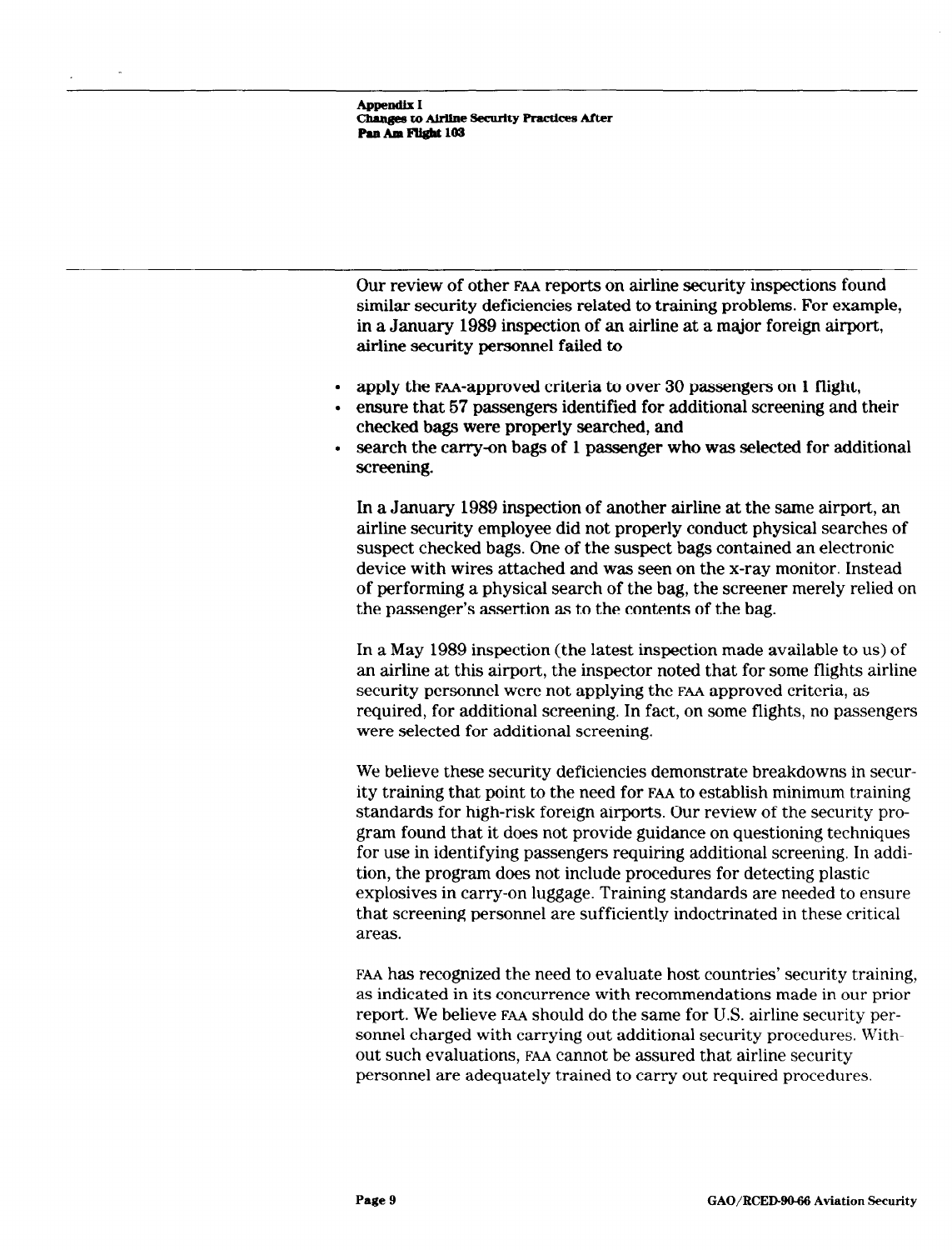Appendix I Changes to Airline Security Practices After Pan Am Flight 103

In summary, FAA has changed its security program as a result of the loss of Pan Am Flight 103, but the program lacks important training requircments and standards for extra security measures required at high-risk overseas airports. Moreover, we believe FAA should routinely evaluate the quality of formal airline training as part of its periodic assessment of airline security procedures. These components are necessary to ensure that new security measures imposed after the Pan Am Flight 103 incident are being properly carried out.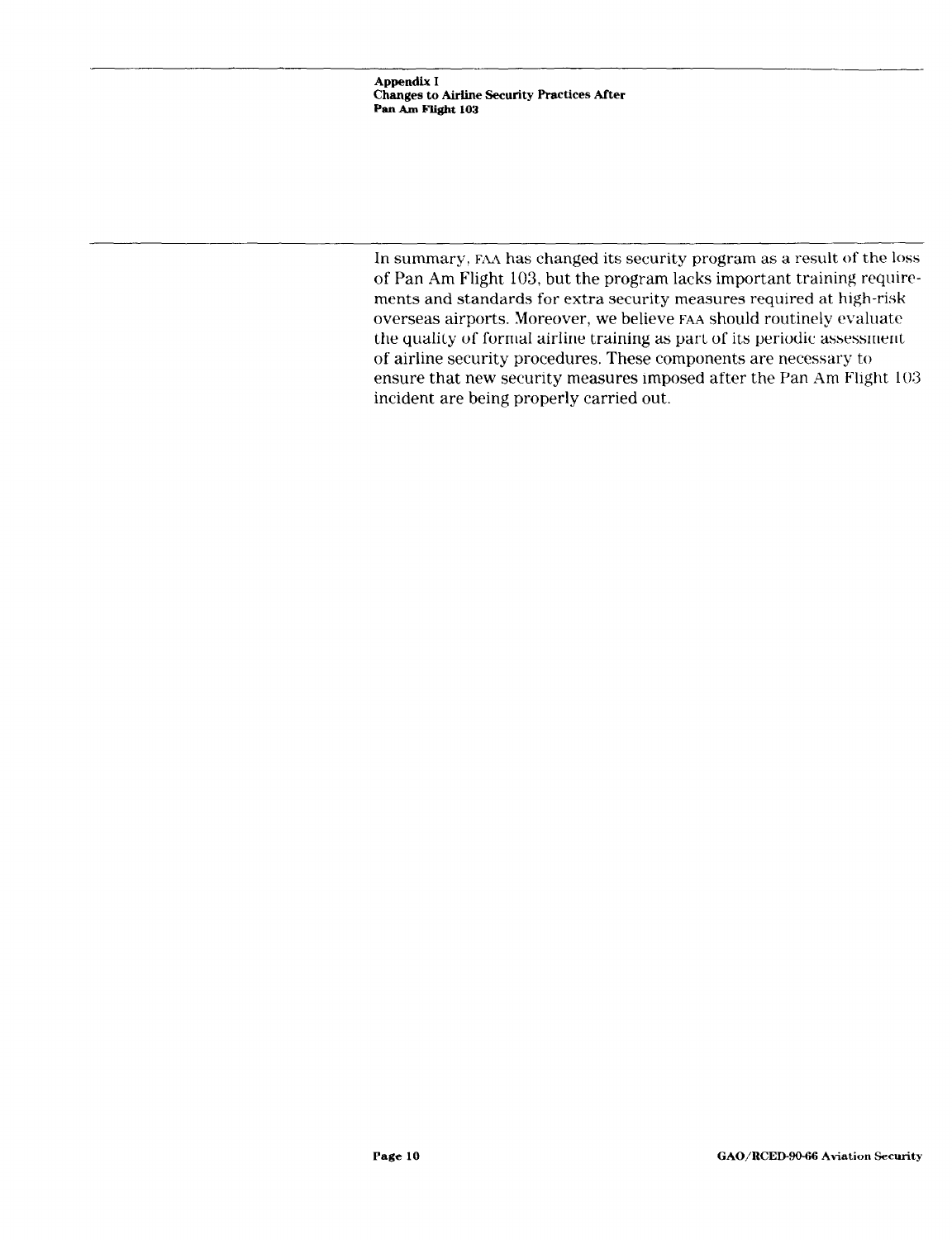### Appendix II Major Contributors to This Report

Community, and .Jason Fong, Evaluator-in-Charge Economic Development Division, Washington, D.C.

Resources, Thomas J. Barchi, Assistant Director<br>Robert W. Shideler, Assistant Director